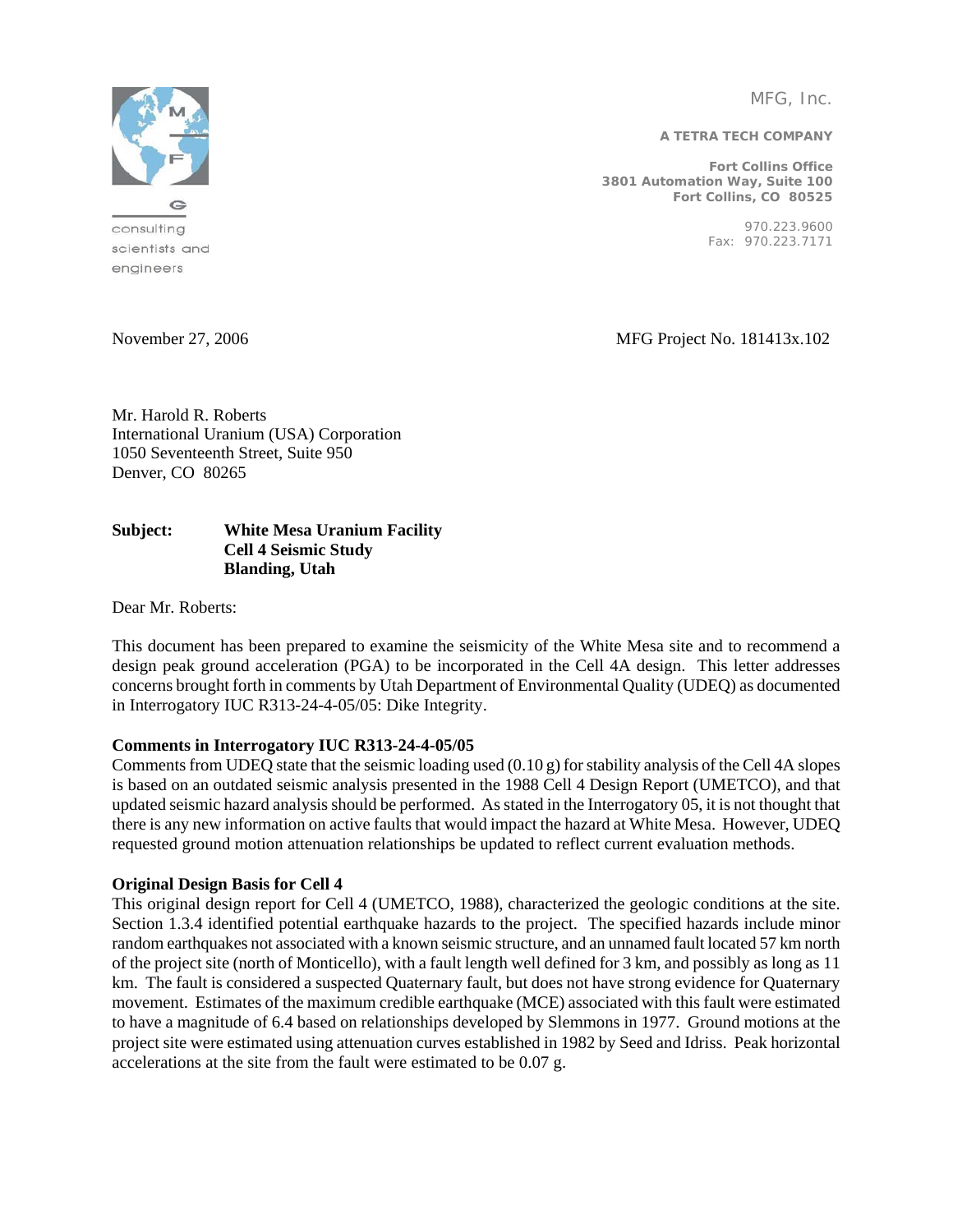*Mr. Harold R. Roberts November 27, 2006 Page 2*

### **Updated attenuation relationships**

A search of the Quaternary Fault and Fold Database (USGS 2006) lists Shay graben faults as a Class B (suspected) Quaternary fault. No other faults within 50 km of the site are included in the database. Shay graben faults were included in the Lawrence Livermore National Laboratory (LLNL) report. Other faults considered as possible seismic sources include the unnamed fault north of Monticello that was the design basis of the design accelerations in the 1988 report.

Many attenuation relationships have been developed within the last ten years and are currently being used to estimate ground motions. Three relationships are used in this report to estimate the peak ground motion at the White Mesa site. Abrahamson and Silva (1997) is a well accepted relationship used for shallow crustal earthquakes in Western North America. In addition, Spudich et al. (1999) is used because it has been specifically developed for extensional tectonic regimes, such as those encountered in the area of the site. Campbell and Bozorgnia (2003), is also examined as a current, applicable model, which accounts for normal faulting. In all cases, mean values plus one standard deviation are reported. A comparison of the three methods can be found in Table 1.

## **Design Peak Ground Acceleration for Cell 4**

The above discussion is based on the PGA associated with MCE predicted for a known tectonic feature, and as such, cannot be correlated to a specific return period. 10 CFR 100 Appendix A and 10 CFR 40 Appendix A of Nuclear Regulatory Commission (NRC) regulations are interpreted to apply to long-term, reclaimed impoundments. A distinction should be made between seismic conditions that apply to operational conditions versus long-term conditions. Disposal areas are required to demonstrate closure performance that provides control of radiological hazards to be effective for one thousand years, to the extent reasonably achievable, and, in any case, for at least 200 years. However, this standard should not apply to the operational timeperiod of the disposal cell. In 2002, the USGS updated the National Seismic Hazard Maps (NSHM), which show peak ground and spectral accelerations at 2 percent and 10 percent probability of exceedance in 50 years. From these maps, the PGA for the White Mesa site is shown to be 0.090 g with a 2 percent probability of exceedance in 50 years. The probability of exceedance can be represented by the following equation:

$$
PE=1-e^{-(n/T)}
$$

Where  $PE = probability$  of exceedance,  $n = time$  period, in years, and  $T = return$  period, in years.

It can be shown that the return period associated with a PGA of 0.090 g is equivalent to 2,475 years, and if the life of the project is conservatively taken to be 100 years, the probability of exceedance of 0.090 g is approximately 4 percent. Therefore, the PGA taken from the USGS maps is an appropriate design acceleration to use for operational conditions of the disposal cell.

#### **Conclusions**

The seismic loading of 0.1 g used in analysis of the Cell 4A dikes exceeds the PGA associated with a 2 percent probability of exceedance within 50 years, and is appropriate for the operational life of the disposal cell. At the time when design of closure is implemented, design PGA based on the MCE associated with known or suspected Quaternary features and the background seismicity of the area should be incorporated into the design long-term seismic loading.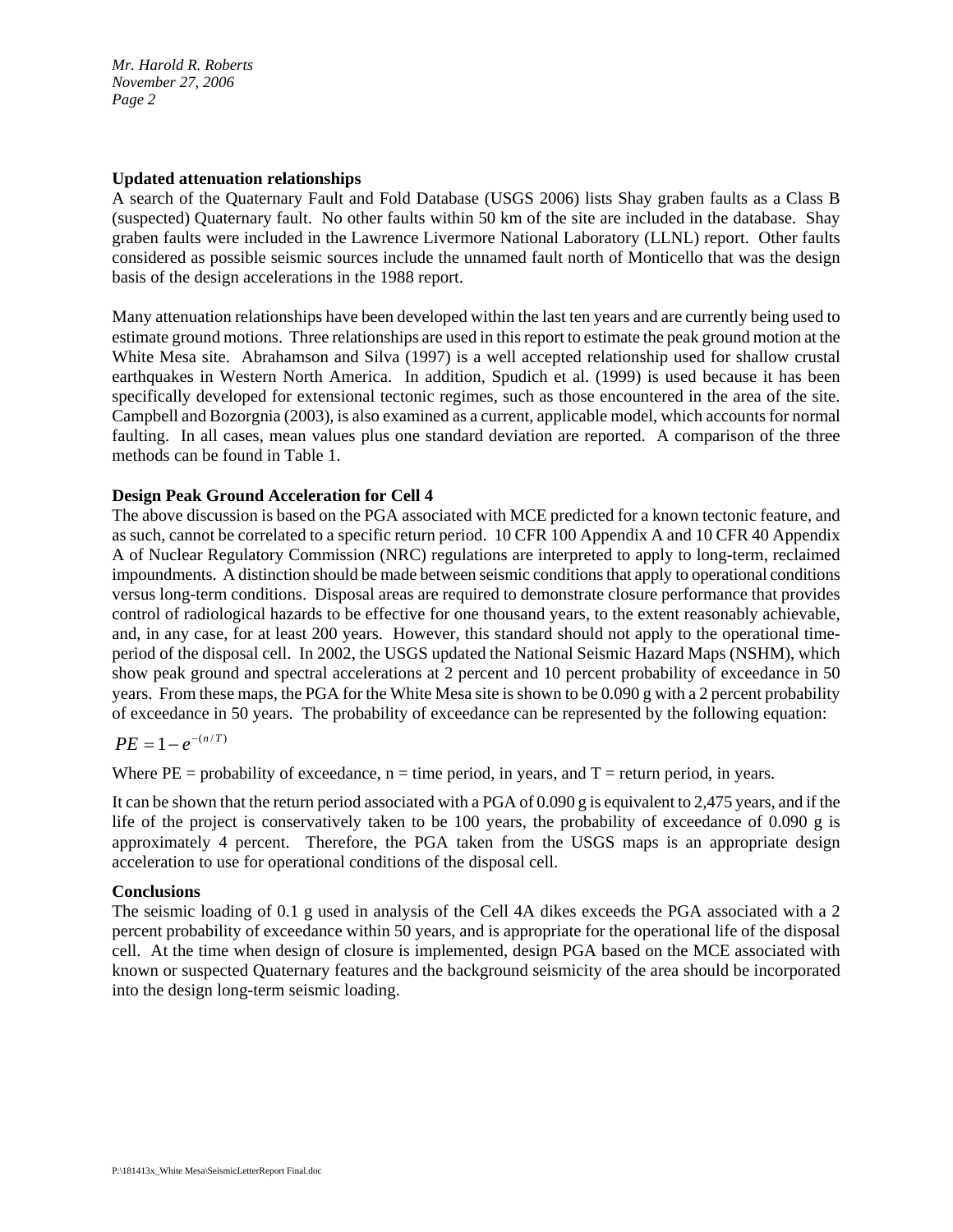Mr. Harold R. Roberts November 27, 2006 Page 3

### **References**

Abrahamson, N.A., and W.J. Silva (1997). Empirical Response Spectral Attenuation Relations for Shallow crustal Earthquakes, Seismologcal Research Letters, Vol. 68, No. 1, pp. 94-127, January/February.

Campbell, K.W., and Y. Bozorgnia (2003). Updated Near-Source Ground-Motion (Attenuation) Relations for the Horizontal and Vertical Components of Peak Ground Acceleration and Acceleration Response Spectra, Bulletin of the Seismological Society of America, Vol. 93, No. 1, pp. 314-331, February.

Spudich, P., W.B. Joyner, A.G. Lindh, D.M. Boore, B.M. Margaris, and J.B. Fletcher (1999). SEA99: A Revised Ground Motion Prediction Relation for Use in Extensional Tectonic Regimes, Bulletin of the Seismological Society of America, Vol. 89, No. 5, pp. 1156-1170, October.

UMETCO, 1988. Cell 4 Design, Appendix A, White Mesa Project.

U.S. Geological Survey (USGS) 2002. Quaternary Fault and Fold Database: http://Qfaults.cr.usgs.gov/.

If we can be of further assistance, please do not hesitate to contact the undersigned.

Sincerely,

**TETRA TECH COMPANY** MFG, INC.



Attachment(s)